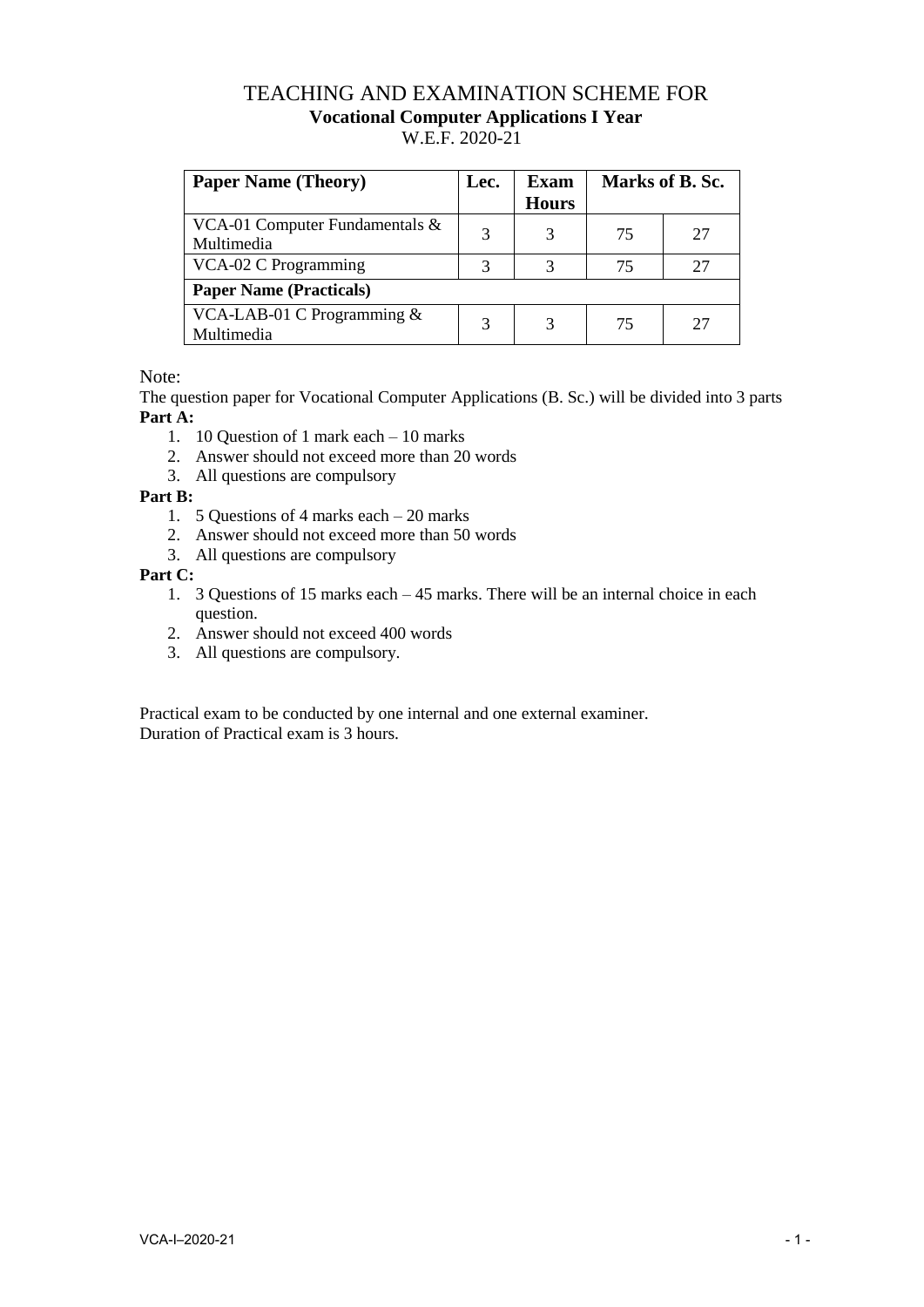*B. Sc. – 75*

## VCA-01 Computer Fundamentals & Multimedia

Introduction to Computer: Definition, Characteristics, Classification of Computers, Analog Computers, Digital Computers, Hybrid Computers, Classifications of computer on the basis of size and speed, Different type of computers Generations of Computers.

Computer keyboard, Pointing Devices, Mouse, track ball, Touch pad, joysticks, Touch– Sensitive Screens, Pen–based systems, Digitizer, Data Scanning Devices, Optical Recognition Systems, Bar Code Readers, Optical Mark Readers, Optical Scanners, Drum scanners, Hand scanner, Flatbed scanner, Web Camera, game pad, Digital Camera

Hard Copy Devices: Printer, Impact Printers, Daisy Wheel, Dot Matrix Printer, Line printer, Chain printers, Comb printers, Non impact printers, DeskJet, Inkjet printers, Laser printer, Thermal transfer printer, Barcode printers

Computer display: CRT, LCD, Projection Displays, Plasma display panel, Display Standard, Introduction Memory, Classifications, Random-access memory, volatile memory, Nonvolatile memory, Flash memory, Read-only memory, Secondary Memory: The Cache Memory, Auxiliary Storage Memory, Memory Hierarchy, Storage Devices, Magnetic Tape, Magnetic Disk, Floppy Disk, Hard Disks, CD, DVD, Magneto-optical

Number system, Binary, octal, hexadecimal, addition, subtraction, multiplications, Computer Code: BCD, ASCII, EBCDIC Code, Excess-3 code, Gray Code, Software: User Interface, System software, Programming software, Application software Logic Gates: Logic gates and Boolean algebra representation and simplifications by k Map,.

Computer Viruses: Introduction, History, Types of Computer Viruses, Classification of Viruses, Ways to Catch a Computer Virus, Symptoms of a Computer Virus.

Multimedia: Introduction to multimedia technology, computer, communication & entertainment, frame work for multimedia system, M/M devices, presentation device and user interfaces. Digital representation of sound and transmission, video and image compression, JPEG, MPEG, DVI technology, applications of M/M.

Build HTML documents from scratch. View HTML document using a variety of Web Browsers, Organize information using Lists, Use HTML frames and tables for page layout, Connect to a variety of resources by using hypertext links, Create style sheets to format the look and feel of the pages, Understand key image theory concepts, Create new images from scans or from scratch, Optimize image sizes, Create animated gifs and transparent images.